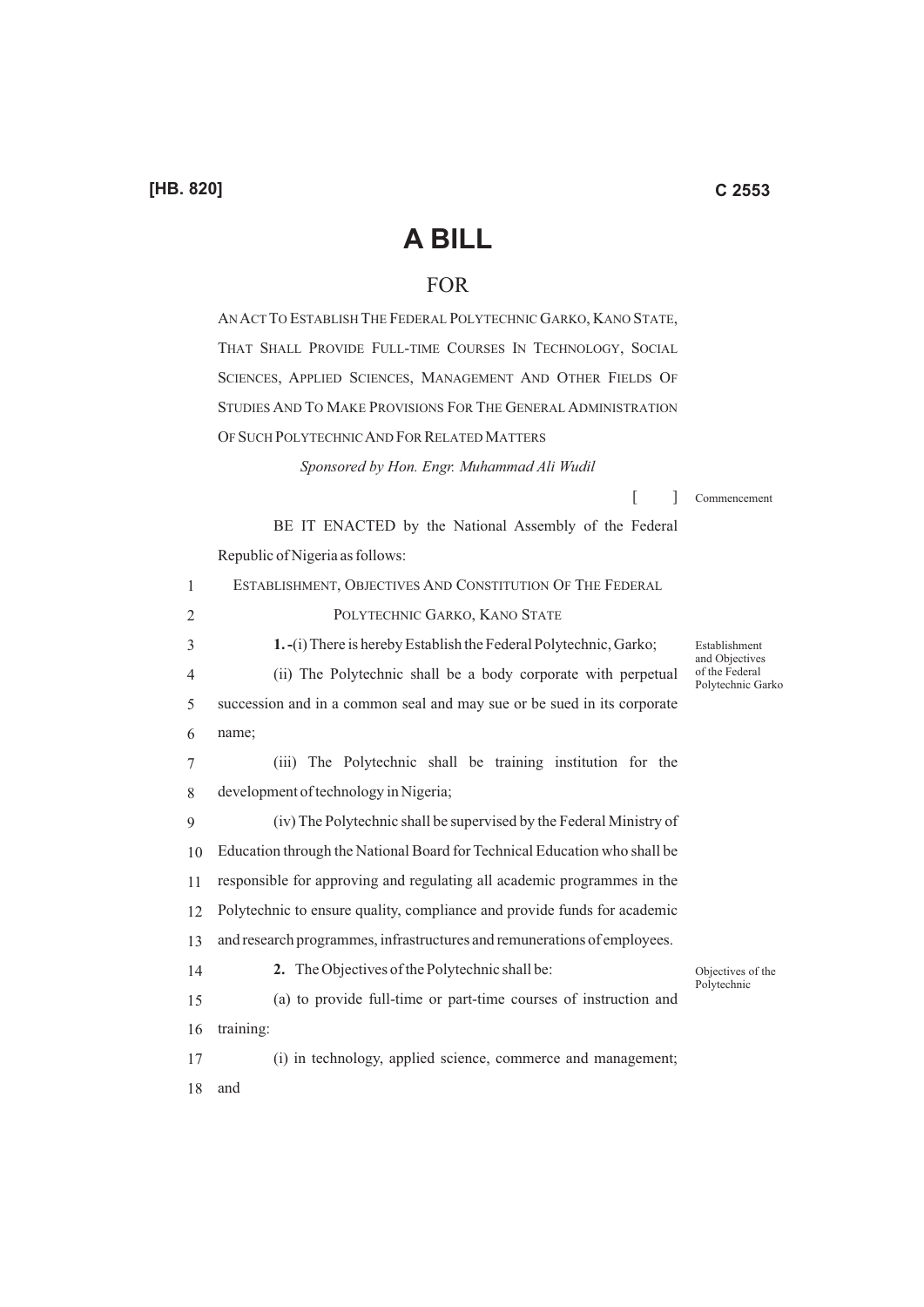|                                | 1              | (ii) in such other fields of applied learning relevant to the needs of the     |
|--------------------------------|----------------|--------------------------------------------------------------------------------|
|                                | 2              | development of Nigeria in the area of industrial and agricultural production   |
|                                | 3              | and distribution and for research in the development and adaptation of         |
|                                | $\overline{4}$ | techniques as the council may from time to time determine;                     |
|                                | 5              | (b) to encourage the advancement of learning and to hold out to all            |
|                                | 6              | persons without distinction for race, creed, sex or political conviction;      |
|                                | 7              | (c) to arrange conferences, seminars and study groups relative to the          |
|                                | 8              | fields of learning specified in paragraph (a) of this subsection (1);          |
|                                | 9              | (d) to develop and offer academic and professional programmes                  |
|                                | 10             | leading to the award of certificates, diploma, first degrees, with emphasis on |
|                                | 11             | technology, applied science, agriculture, commerce, arts, social science,      |
|                                | 12             | humanities, management and allied professional disciplines;                    |
|                                | 13             | (e) to perform such other functions in the opinion of the council may          |
|                                | 14             | serve to promote the objectives of the Polytechnic.                            |
| Constitution<br>and Principal  | 15             | 3.-(1) There shall be established for the Polytechnic a council                |
| Officers of the<br>Polytechnic | 16             | (hereafter in this Act referred to as the "Council".                           |
|                                | 17             | (2) The Council shall consist of a chairman and the following other            |
|                                | 18             | members that is;                                                               |
|                                | 19             | (a) One person to represent the universities;                                  |
|                                | 20             | (b) One person to represent the manufacturers Association of Nigeria;          |
|                                | 21             | (c) One person to represent professional bodies whose discipline are           |
|                                | 22             | taught at the Polytechnic;                                                     |
|                                | 23             | (d) One person selected from a Federal or State Public utility statutory       |
|                                | 24             | corporation;                                                                   |
|                                | 25             | (e) One person of standing in the community where the Polytechnic is           |
|                                | 26             | situated;                                                                      |
|                                | 27             | (f) The Rector of the Polytechnic;                                             |
|                                | 28             | $(g)$ One representative of the minister charged with responsibility for       |
|                                | 29             | matters relating to the Polytechnics;                                          |
|                                | 30             | (h) One representative of the permanent secretary of the Ministry              |
|                                |                |                                                                                |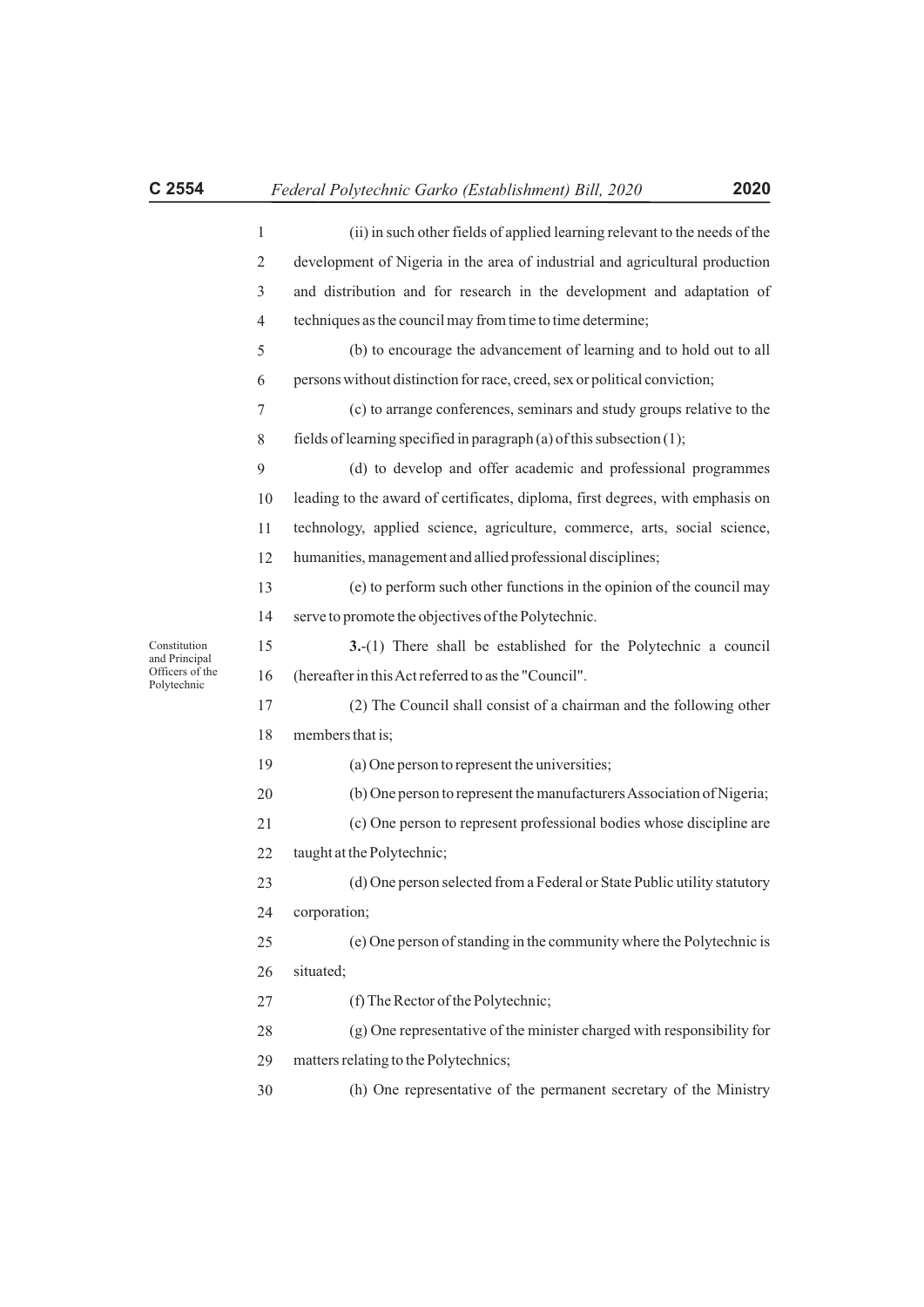| 1  | charged with responsibility for matters relating to technology;              |            |
|----|------------------------------------------------------------------------------|------------|
| 2  | (i) One representative of the state commissioner for Education; and          |            |
| 3  | (j) Five other persons at least one of whom shall be a woman to be           |            |
| 4  | selected on her personal merit based on her contribution to either the       |            |
| 5  | development of Industry, Technology or Commerce or Special Interest in       |            |
| 6  | technical education.                                                         |            |
| 7  | (3) The chairman and members of the council other than ex-officio            |            |
| 8  | members shall be appointed by the president.                                 |            |
| 9  | 4. (1) The minister of Education shall be the visitor to the                 | Visitation |
| 10 | Polytechnic.                                                                 |            |
| 11 | (2) The Visitor shall not less than once in every five years Conduct         |            |
| 12 | a Visitation of the college or appoint a Visitation Panel to conduct the     |            |
| 13 | visitation:                                                                  |            |
| 14 | (a) for the purpose of evaluating the academic administrative                |            |
| 15 | performance of the Polytechnic;                                              |            |
| 16 | (b) for such other purpose or in respect of any other affairs of the         |            |
| 17 | Polytechnic as the visitor may deem fit.                                     |            |
| 18 | 5.-(1) there shall be a Rector of the Polytechnic who shall be               | The Rector |
| 19 | appointed by the President in accordance with the provision of this section. |            |
| 20 | (2) where a vacancy occurs in the Post of Rector, the council shall:         |            |
| 21 | (a) advertise the Vacancy in a reputable journal or widely read              |            |
| 22 | newspaper in Nigeria specifying:                                             |            |
| 23 | (i) the qualities of the person who may apply for the post; and              |            |
| 24 | (ii) the terms and conditions of service applicable to the post and          |            |
| 25 | thereafter draw up a short list of suitable candidates for consideration;    |            |
| 26 | (b) constitute a search team consisting of:                                  |            |
| 27 | (i) a member of the council not being a member of the academic               |            |
| 28 | Board as chairman;                                                           |            |
| 29 | (ii) two members of the Academic Board not below the rank of                 |            |
| 30 | chief Lecturer;                                                              |            |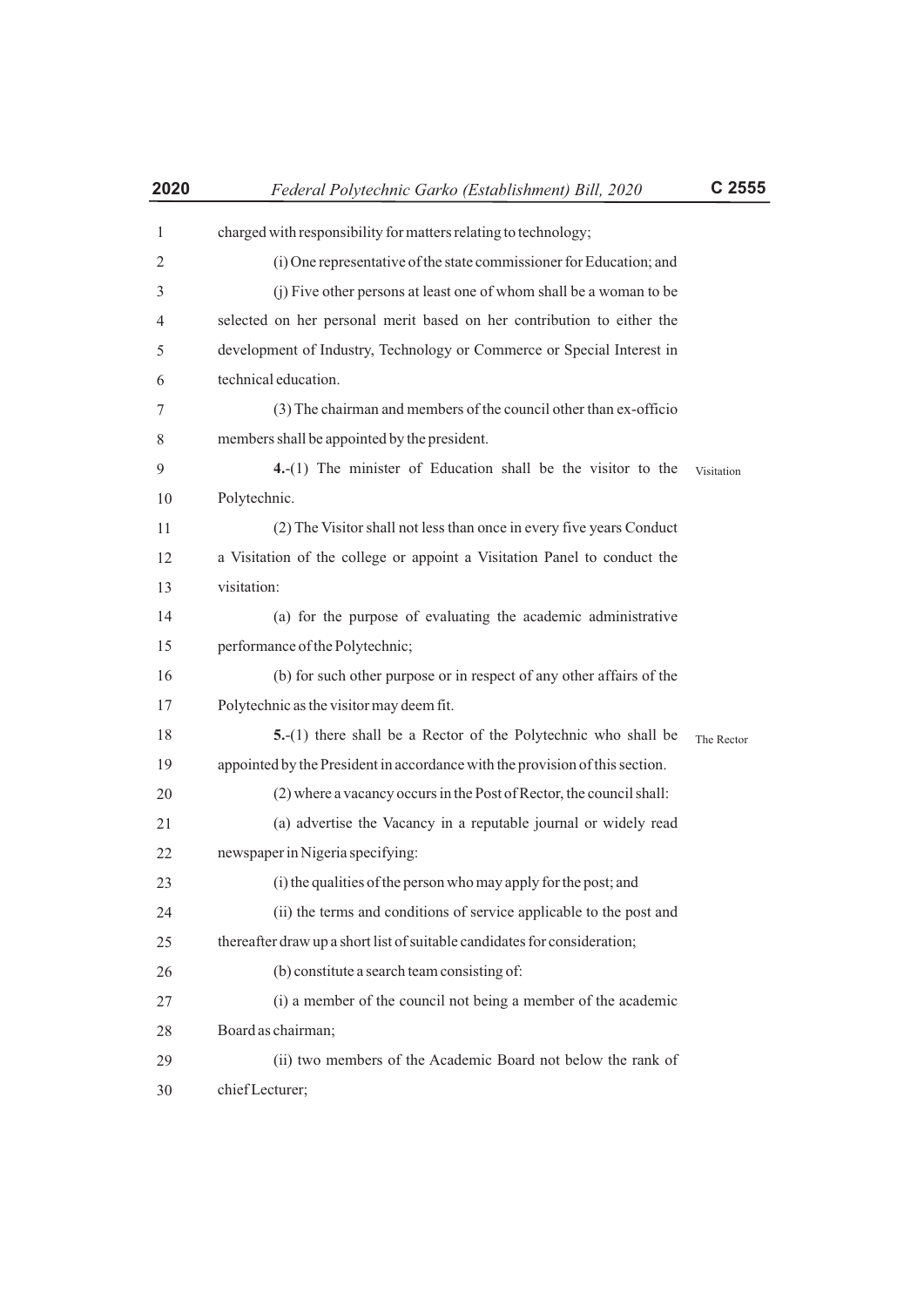| (iii) two members of the Academic Community of the college not                   |
|----------------------------------------------------------------------------------|
| below the rank of chief lecturer to be selected by council, to identify and draw |

3 4 5 up a short list of persons who are not likely to apply on their own volition because they feel that it is not proper to do so.

(3) a joint council and Academic Selection Board consisting of:

(a) the chairman of council;

(b) two members of the council not being members of the Academic Board;

9 10 11 12 13 14 (c) two members of the academic Board not below the rank of chief Lecturer, who were not members of the search team shall consider the candidates on the short list drawn up under subsection (2) of this section through an examination of their curriculum vitae and interaction with them and recommend, through the council to the president, three candidates for his consideration.

15 16 (4) the president shall appoint, as Rector, one of the candidates recommended to him under the provisions of subsection (3) of this section.

17 18 19 20 (5) subject to this Act and the general control of the council the rector shall be the chief executive of the Polytechnic and shall be charged with responsibility for matter relating to the day to day management operations of the Polytechnic.

21 (6) The Rector:

22 23 24 (a) shall hold office for a period of four years beginning with the effective date of his appointment and on such terms and conditions as may be specified in his letter of appointment;

(b) may be reappointed for a further period of four years and no more.

Deputy Rector

25

26 **6.**-(1) there shall be for the Polytechnic a Deputy Rector.

27 (2) the council shall appoint the Deputy Rector from among the Chief

28 lecturers in the Polytechnic in one of the following ways:

29 30 (a) from the list of three candidates, in order of preference, submitted by the Rector;

1 2

6 7 8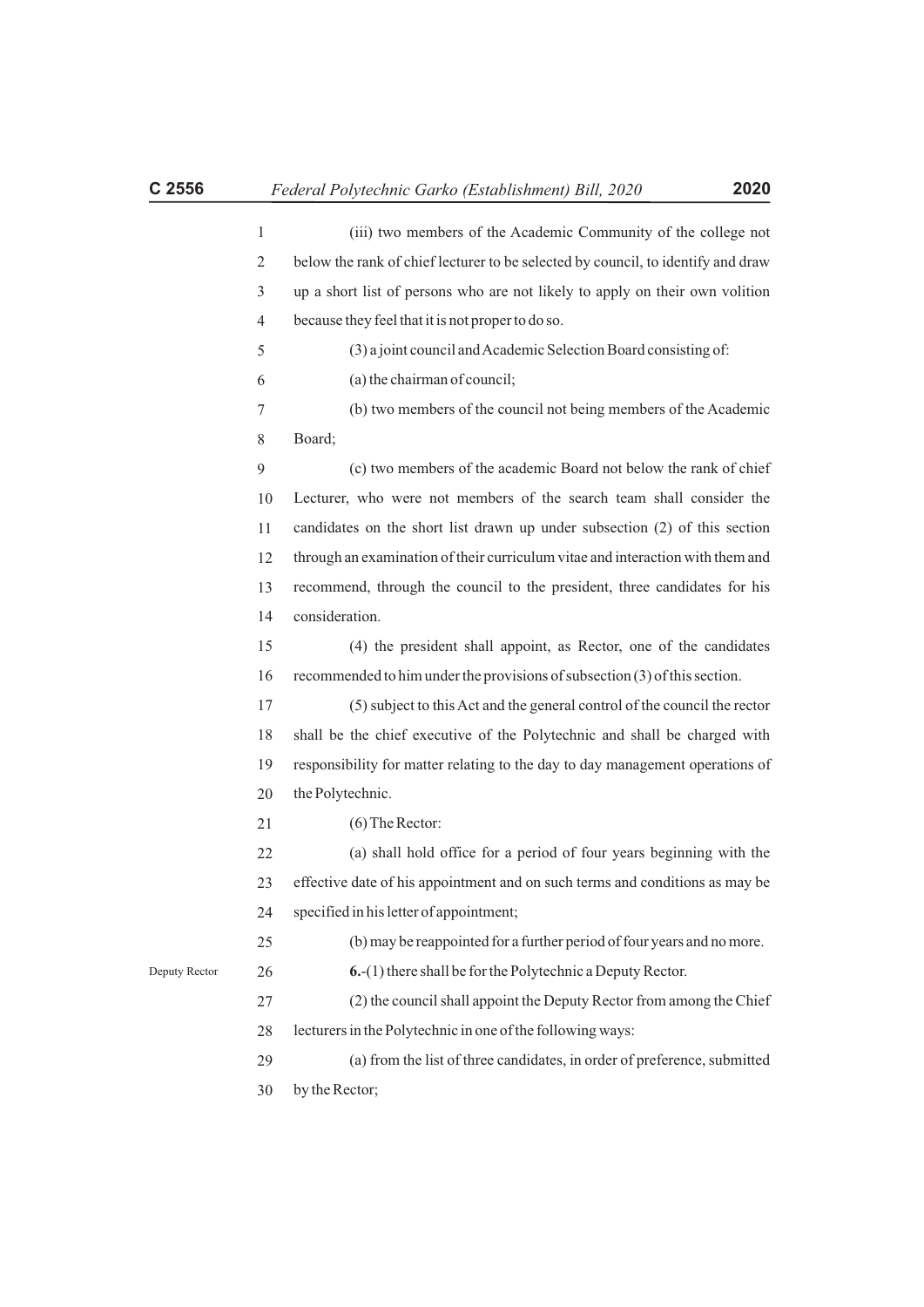| 2020 | Federal Polytechnic Garko (Establishment) Bill, 2020                          | C 2557           |
|------|-------------------------------------------------------------------------------|------------------|
| 1    | (b) on the recommendation of a selection Board constituted under              |                  |
| 2    | this section for that purpose or;                                             |                  |
| 3    | (c) on the nomination of the Rector                                           |                  |
| 4    | $(3)$ the selection Board referred to in subsection $(2)$ of this section     |                  |
| 5    | shall:                                                                        |                  |
| 6    | (a) consist of:                                                               |                  |
| 7    | (i) the chairman of the council;                                              |                  |
| 8    | (ii) the rector;                                                              |                  |
| 9    | (iii) two members of the council not being members of the                     |                  |
| 10   | Academic Board;                                                               |                  |
| 11   | (iv) two members of the Academic; and                                         |                  |
| 12   | (4) the Deputy Rector;                                                        |                  |
| 13   | (a) shall assist the Rector in the performance of his functions;              |                  |
| 14   | (b) act in the place of the rector when the post of the Rector is             |                  |
| 15   | Vacant or if the Rector is for any reason absent or unable to perform his     |                  |
| 16   | functions as Rector; and                                                      |                  |
| 17   | (c) perform such other functions as the Rector may from time to               |                  |
| 18   | time assign to him.                                                           |                  |
| 19   | (5) the deputy Rector;                                                        |                  |
| 20   | (a) shall hold office for a period of two years beginning from the            |                  |
| 21   | effective date of his appointment and on such terms and conditions as may     |                  |
| 22   | be specified in his letter of appointment; and                                |                  |
| 23   | (b) may be reappointed for one further period of two years and no             |                  |
| 24   | more.                                                                         |                  |
| 25   | 7.-(1) There shall be a registrar to the Polytechnic who shall be             | Registrar of the |
| 26   | responsible to the RECTOR for the day to day administration of the            | Polytechnic      |
| 27   | Polytechnic and shall perform such other duties as the councilor; as the case |                  |
| 28   | may be the Rector may from time to time require him to do so.                 |                  |
| 29   | (2) The Registrar shall keep the record and conduct the                       |                  |
| 30   | correspondence of the council.                                                |                  |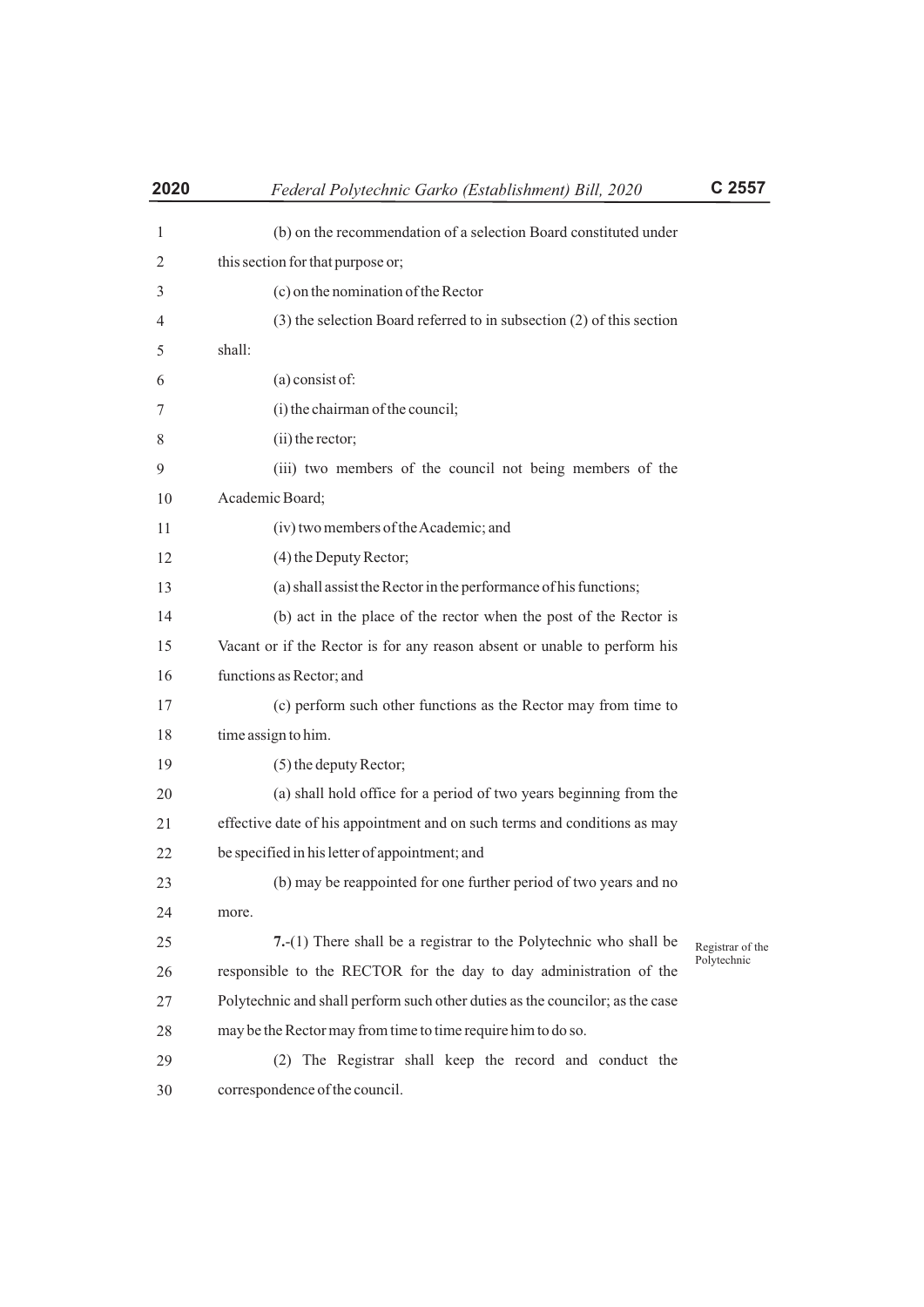| C 2558                             |                                        | 2020<br>Federal Polytechnic Garko (Establishment) Bill, 2020                       |
|------------------------------------|----------------------------------------|------------------------------------------------------------------------------------|
|                                    | $\mathbf{1}$                           | (3) The Registrar shall be the secretary to:                                       |
| 2<br>3                             |                                        | (a) The Council;                                                                   |
|                                    | (b) The Academic Board of the Council; |                                                                                    |
|                                    | 4                                      | (c) Any Committee of the Council.                                                  |
|                                    | 5                                      | (4) In the absence of the Registrar, the chairman of the council may               |
|                                    | 6                                      | after consultation with the Rector appoint a suitable person to act as secretary   |
|                                    | 7                                      | for any particular meeting of the council.                                         |
| Tenure of the                      | 8                                      | $8.-(1)$ ARegistrar:                                                               |
| Registrar                          | 9                                      | (a) Shall hold office for a period of Five years beginning from the                |
|                                    | 10                                     | effective date of his appointment and on such terms and conditions as may be       |
|                                    | 11                                     | specified in the letter of his appointment; and                                    |
|                                    | 12                                     | (b) May be reappointed for one further period of five years and no                 |
|                                    | 13                                     | more.                                                                              |
|                                    | 14                                     | (2) Where on the commencement of this section, a Registrar has held                |
|                                    | 15                                     | office:                                                                            |
|                                    | 16                                     | (a) for five years or less he shall be deemed to be serving his first term         |
|                                    | 17                                     | of office and may be reappointed for a further term of five years;                 |
|                                    | 18                                     | (b) for more than five years but less than ten years, he shall complete            |
|                                    | 19                                     | the maximum period of ten years and therefore relinquish his post and be           |
|                                    | 20                                     | assigned other duties in the Polytechnic;                                          |
|                                    | 21                                     | (c) for ten years or more the council may allow him to serve as                    |
|                                    | 22                                     | Registrar for a further period of one year only and thereafter he shall relinquish |
|                                    | 23                                     | his post and be assigned other duties in the Polytechnic.                          |
| Other Principal<br>Officers of the | 24                                     | 9.-(1) there shall be for the Polytechnic in addition to the Registrar:            |
| Polytechnic                        | 25                                     | (a) the Bursar; and                                                                |
|                                    | 26                                     | (b) the Polytechnic Librarian who shall be appointed by the council.               |
|                                    | 27                                     | (2) the Bursar shall be the chief financial officer of the Polytechnic             |
|                                    | 28                                     | and be responsible to the Rector for the day to day administration and control of  |
|                                    | 29                                     | the financial affairs of the Polytechnic.                                          |
|                                    | 30                                     | (3) the Polytechnic Librarians shall be responsible to the Rector for              |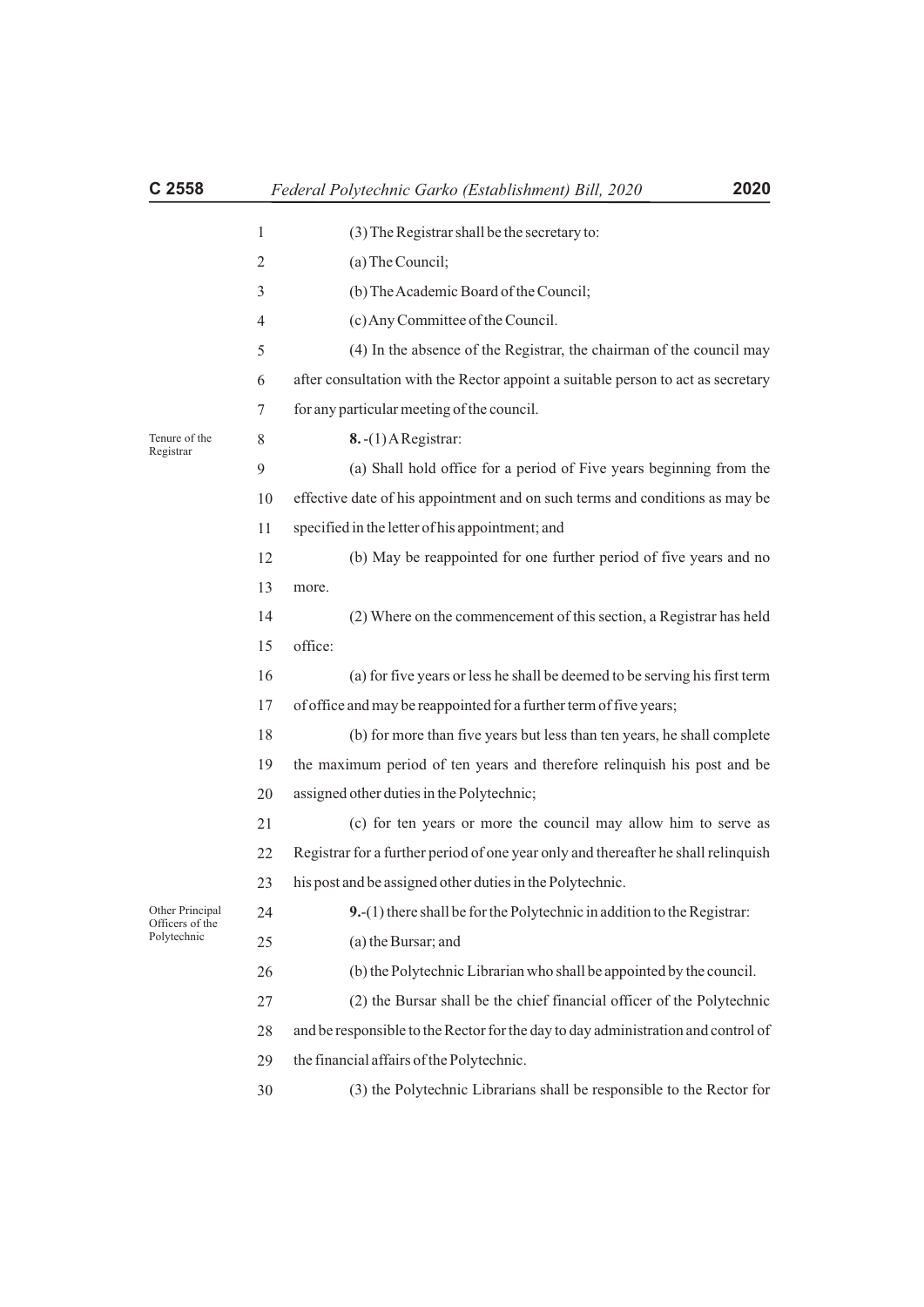## the administration of the Polytechnic Library and the coordination of the Library services in the teaching units of the Polytechnic. (4) the Bursar and the Polytechnic Librarian shall each hold office **10.**-(a) A Principal Officer of the Polytechnic my resign his (b) in case of the Rector by notice to the Visitor for; and (c) in any other case by advise to the council Resignation of appointment of Principal Officers Functions of the

**11.**-(1) Subject to the provision of this Bill relating to the visitor, the council shall be the governing body of the Polytechnic and shall be charged with the general control and superintendence of the policy, finance Council and its Finance and General Purpose Committee

12 13 and property of the Polytechnic. (2) there shall be a committee of the council, to be known as the

for a period of five years and no more.

appointment;

14 15 16 17 finance and General purposes committee, which shall subject to the directions of the council, exercise control over the property and expenditure of the Polytechnic and perform such other functions of the council as the council may from time to time delegate to it.

18 19 (3) Provision shall be made by statute with respect to the constitution of the finance and General purposes committee.

20 21 22 23 24 (4) the council shall ensure that proper accounts of the polytechnic are kept and that the accounts of the polytechnic are audited annually by an independent firm of auditors approved by the council and that an annual report is published by the polytechnic together with certified copies of the said accounts as audited.

25 26 27 28 (5) subject to this Bill and the statutes, the council and the finance and General purposes committee may each make rules for the purpose of exercising any of their respective functions or of regulating their own procedure.

29 30 (6) rules made under sub-section (5) of this section by the finance and General purposes committee shall not come into force unless approved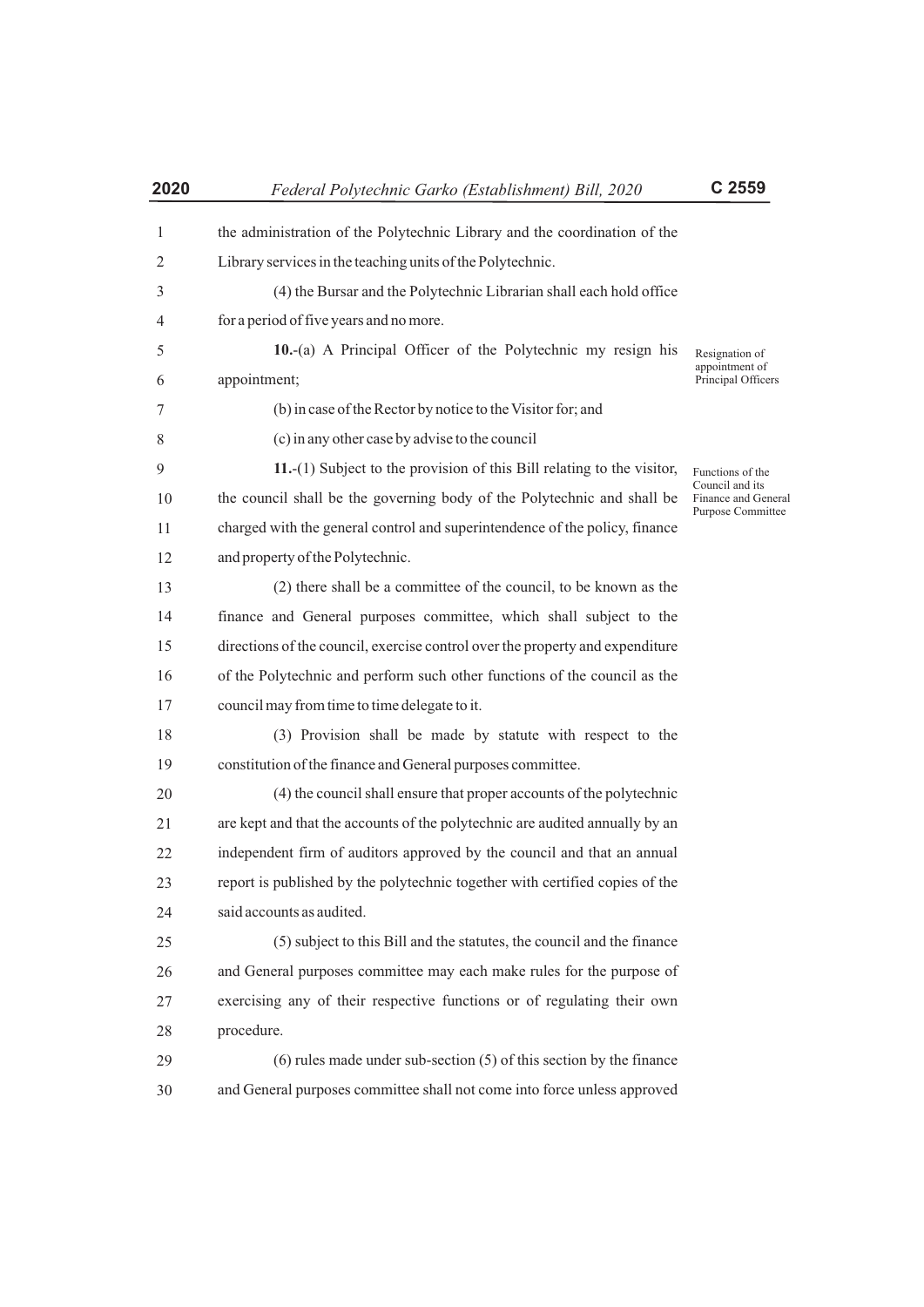| by the council and in so far and to the extent that any rules so made by that       |
|-------------------------------------------------------------------------------------|
| committee conflict with any direction given by the council, whether before or       |
| after the coming into force of the rules in question, the directions of the council |

4 shall prevail.

1 2 3

5 6 7 8 (7) there shall be paid to the member respectively of the council, the finance and General purposes committee and of any other committee set up by the council, allowances in respect of travelling and other reasonable expenses at such rates as may from to time be fixed by the minister.

9 10 (8) the council shall meet as and when necessary for the performance of its functions under this bill and shall meet at least three times in every year.

11 12 13 (9) if requested in writing by any five members of the council, the chairman shall within 28days after the receipt of such request call a meeting of the council.

14 15 16 (10) any request made under sub-section (9) of this section shall specify the business to be considered at the meeting and no business not so specified shall be transacted at that meeting.

17 18 19 **12.**-(1) the council may appoint other persons to be employees of the Polytechnic as the council may deem to assist the Rector and the principal officers in the performance of their functions. Other employees of the Polytechnic

> 20 21 22 (2) the remuneration tenure of office and condition of service of employee of the Polytechnic shall be determined by the council in conjunction with the federal civil service commission.

Selection Board for other Principal **Officers** 

| 23 | 13. (i) there shall be selection Board for:                              |
|----|--------------------------------------------------------------------------|
| 24 | The Polytechnic which shall consist of:                                  |
| 25 | (a) The chairman of the council;                                         |
| 26 | $(b)$ The Rector;                                                        |
| 27 | (c) Four members of the council not being members of the academics       |
| 28 | Board; and                                                               |
| 29 | (d) two members of the academic Board                                    |
| 30 | (2) the functions, procedure and other matters relating to the selection |

(2) the functions, procedure and other matters relating to the selection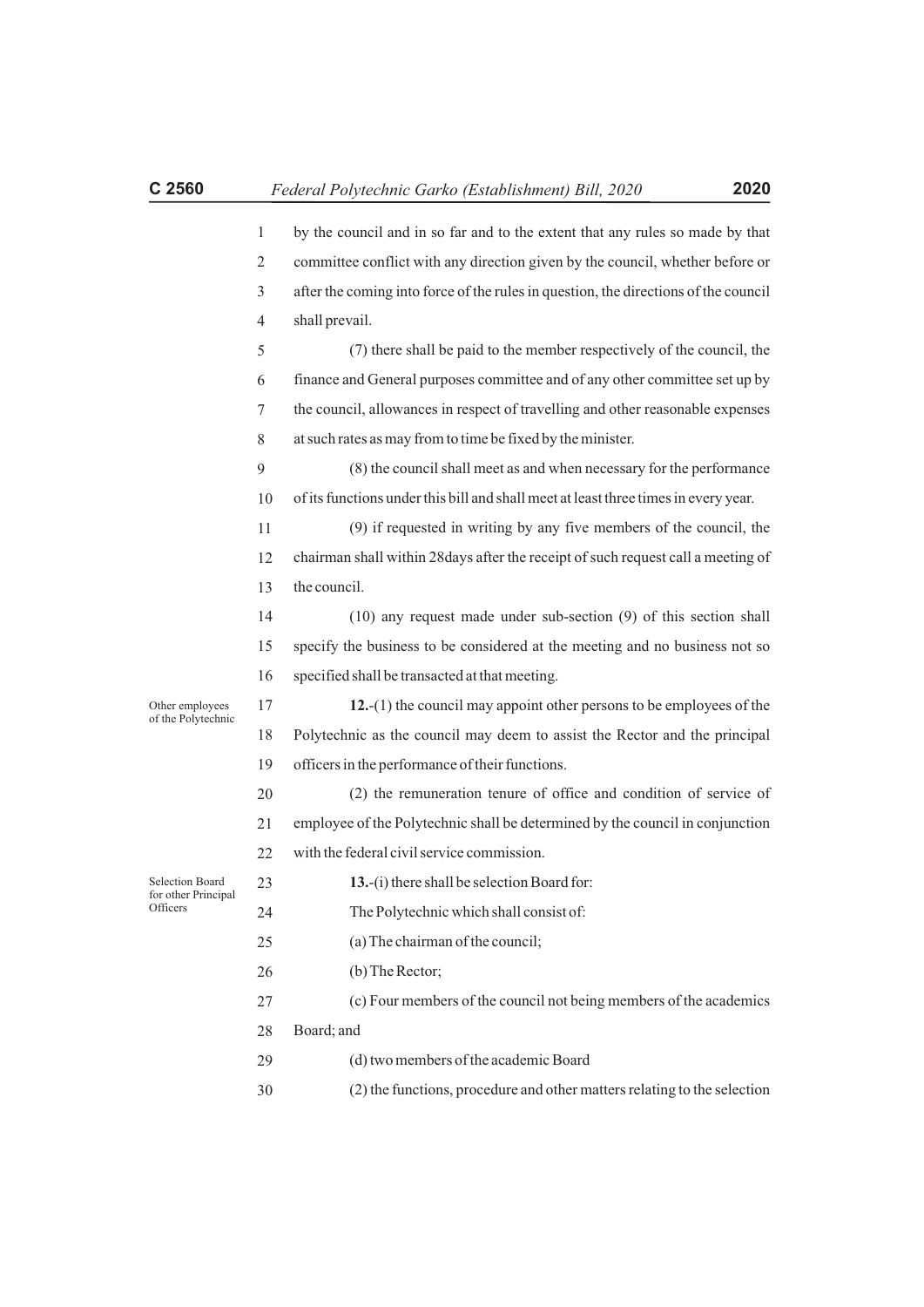| 1              | Board constituted under subsection (i) of this section shall be determined    |                 |
|----------------|-------------------------------------------------------------------------------|-----------------|
| $\overline{2}$ | from time to time by the council.                                             |                 |
| 3              | 14. Service in the Polytechnic shall be approved services for the             | Pensions        |
| 4              | purpose of the pension is reform and accordingly, officers and other persons  |                 |
| 5              | employed in the Polytechnic shall be entitled to pension; gratuity and other  |                 |
| 6              | retirement benefits as may be prescribed in their respective letters of       |                 |
| 7              | appointment.                                                                  |                 |
| 8              | 15.-(1) the Polytechnic shall establish and maintain a fund which             | Funds of the    |
| 9              | shall be applied towards the promotion of the objectives of this Bill.        | Polytechnic     |
| 10             | (2) there shall be paid and credited to the fund established under            |                 |
| 11             | subsection (i) of this section:                                               |                 |
| 12             | (a) such sums as may from time to time be granted by the Federal              |                 |
| 13             | Government by way of subvention, grant-in-aid, endowment or otherwise         |                 |
| 14             | howsoever;                                                                    |                 |
| 15             | (b) donations and legacies accruing to the council from any source            |                 |
| 16             | for the special purpose of the council;                                       |                 |
| 17             | (c) all subscription fees and charges for services rendered by the            |                 |
| 18             | council and all other sums that may accrue to the council from any sources.   |                 |
| 19             | (3) the council shall on or before 31 December in each year prepare           |                 |
| 20             | and submit to the president through the Minister, a report of the activities  |                 |
| 21             | during the preceding financial year and shall include in the report, the      |                 |
| 22             | audited accounts of the Polytechnic in respect of that financial year and the |                 |
| 23             | auditors comments on the Account.                                             |                 |
| 24             | 16.-(1) the Polytechnic may accept gifts or loan, money, or of other          | Power to accept |
| 25             | property upon such terms and condition, of any as may be specified by the     | gifts           |
| 26             | person making the gifts.                                                      |                 |
| 27             | (2) the Polytechnic shall not accept gift of the conditioned attached         |                 |
| 28             | to the gifts are inconsistent with the functions of the Polytechnic.          |                 |
| 29             | 17. The Polytechnic shall keep proper accounts of its allocations,            | Account and     |
| 30             | payments, assets and liabilities and shall in respect of each year cause the  | Audit           |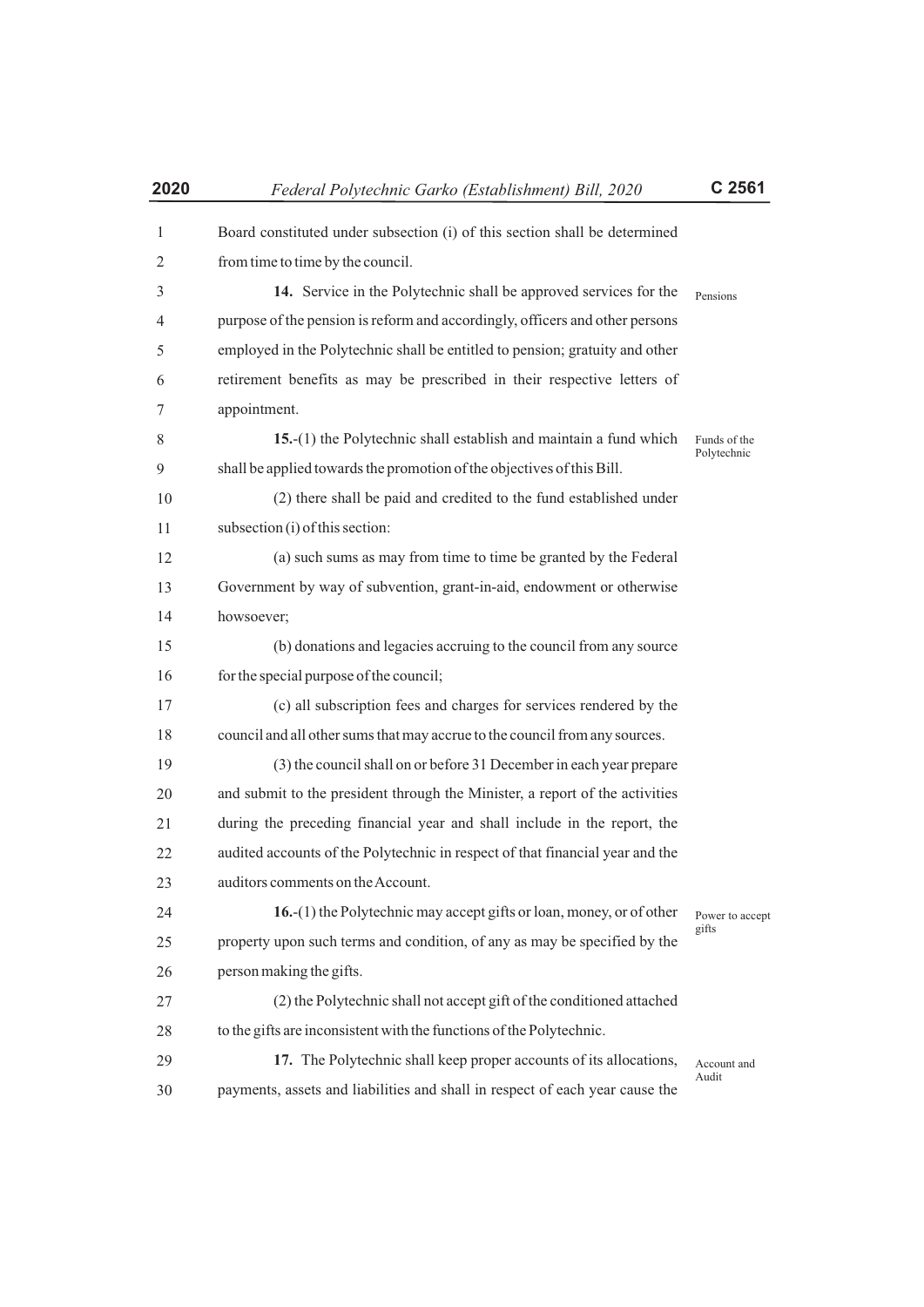| C 2562                |                | 2020<br>Federal Polytechnic Garko (Establishment) Bill, 2020                        |
|-----------------------|----------------|-------------------------------------------------------------------------------------|
|                       | $\mathbf{1}$   | account to be audited.                                                              |
| <b>Annual Reports</b> | $\overline{2}$ | 18. The council shall as soon as may be after the expiration of each                |
|                       | 3              | financials year, prepare and submit to the minister report of its activities during |
|                       | 4              | the immediate proceeding financial year and shall include in the report a copy      |
|                       | 5              | of the audited account of the Polytechnic for that year and of the auditor's report |
|                       | 6              | of the accounts.                                                                    |
| Interpretation        | 7              | 19. In this Bill:                                                                   |
|                       | 8              | "Chairman" means the chairman of the council;                                       |
|                       | 9              | "Polytechnic" means the Federal Polytechnic Garko established under section         |
|                       | 10             | (1);                                                                                |
|                       | 11             | "Minister" means the minister charged with responsibility for matter relating to    |
|                       | 12             | technical education;                                                                |
|                       | 13             | "Council" means the governing council of the Polytechnic established under          |
|                       | 14             | section 3 of this Bill;                                                             |
|                       | 15             | "Member" means a member of the council including the chairman;                      |
|                       | 16             | "Rector" means the rector of the Polytechnic established under section 5 of this    |
|                       | 17             | Bill;                                                                               |
|                       | 18             | "The Registrar" means the registrar of the Polytechnic appointed under section      |
|                       | 19             | $7(1)$ of this Act.                                                                 |
| Citation              | 20             | 20. This Bill may be cited the Federal Polytechnic Garko                            |
|                       | 21             | (Establishment) Bill, 2020.                                                         |
|                       | 22             | <b>SCHEDULE</b>                                                                     |
|                       | 23             | SUPPLEMENTARY PROVISION REACTING TO THE COUNCIL, ETC.                               |
|                       | 24             | Terms of Service                                                                    |
|                       | 25             | 1. There may be paid to the members of the council any committee,                   |
|                       | 26             | other than ex-officio members, such remuneration and Allowance may from             |
|                       | 27             | time to time be determined by the president.                                        |
|                       | 28             | 2. Where vacancy occurs in respect of the Membership specified in                   |
|                       | 29             | section 5, it shall be filled by the appointment of a successor to hold office for  |
|                       | 30             | the remainder of the term of office of his predecessor in office and such           |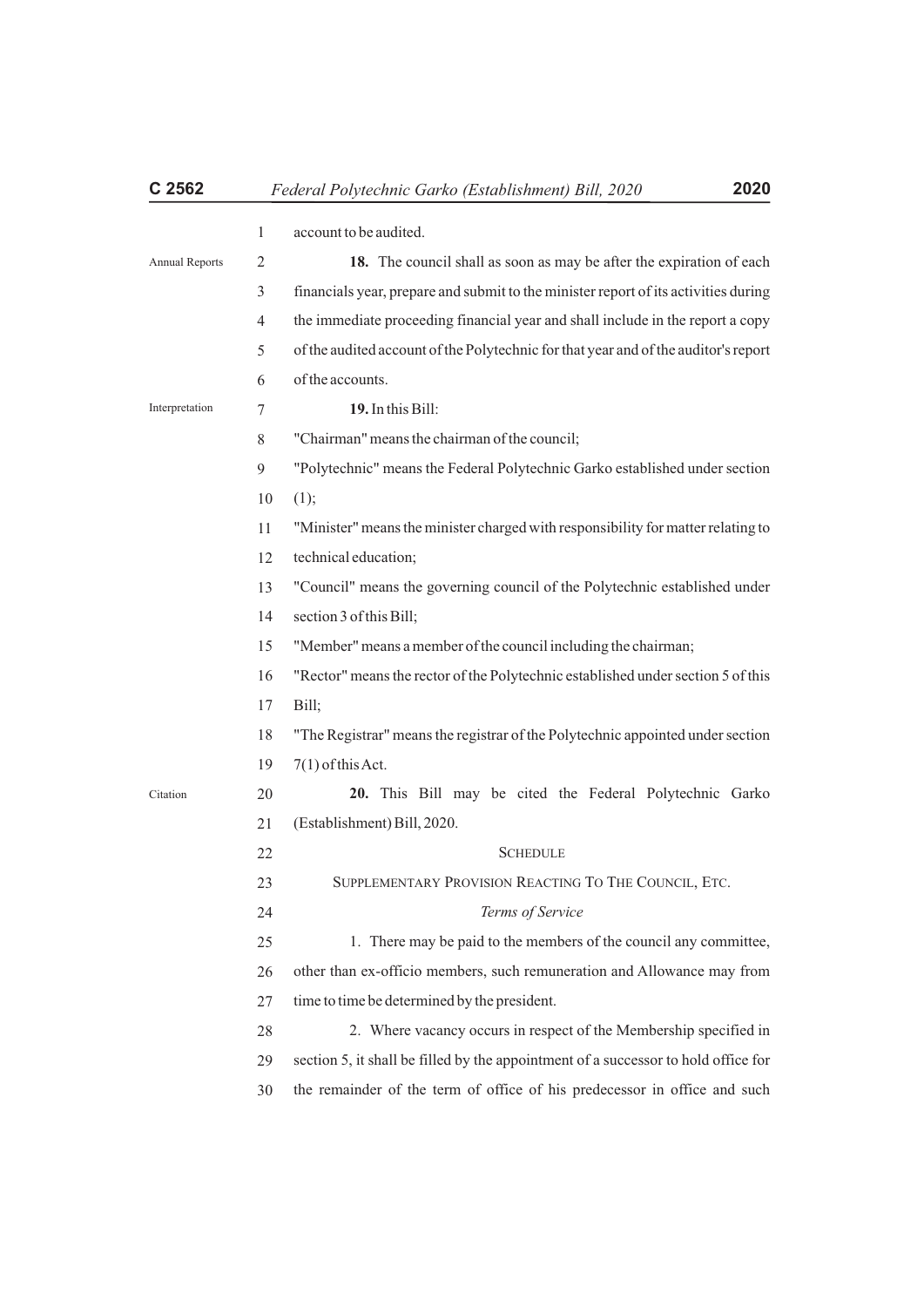| 2020           | Federal Polytechnic Garko (Establishment) Bill, 2020                          | C 2563 |
|----------------|-------------------------------------------------------------------------------|--------|
| $\mathbf{1}$   | successor shall represent the same interest as his predecessor.               |        |
| $\overline{2}$ | 3.<br>The Council may act notwithstanding any vacancy in its                  |        |
| 3              | membership or any defect in the appointment of a member of the absence of     |        |
| 4              | a member.                                                                     |        |
| 5              | Proceedings                                                                   |        |
| 6              | 4.-(1) The Council shall meet for the Conduct of Business at such             |        |
| 7              | times, places and on such days as the Chairman may appoint but shall meet     |        |
| 8              | not less than once every four mouths.                                         |        |
| 9              | (2) The Chairman may at time and shall at the request in Writing of           |        |
| 10             | not less than Six members, convene a meeting of the council.                  |        |
| 11             | (3) Where the Council desires to obtain the advice of any person on           |        |
| 12             | any particular matter. The council may co-opt persons who are members of      |        |
| 13             | the council but person Co-opted shall not be entitled to Vote at a meeting of |        |
| 14             | the Council                                                                   |        |
| 15             | (4) The Quorum of the council shall be one of the total members of            |        |
| 16             | the Council, at least one of whom shall be a member appointed by the          |        |
| 17             | President.                                                                    |        |
| 18             | (5) Decision of the Council shall be made on approval by a simple             |        |
| 19             | majority members.                                                             |        |
| 20             | Miscellaneous                                                                 |        |
| 21             | 5.-(1) The fixing of the seal of the Polytechnic shall be                     |        |
| 22             | authenticated by the signature of the Chairman, Rector and of some other      |        |
| 23             | members of the council authorized generally or specially by the council to    |        |
| 24             | act for that purpose.                                                         |        |
| 25             | (2) Any Contract or instrument which, if made or executed by a                |        |
| 26             | person other Than a body corporate would not be required to be under seal     |        |
| 27             | may be made executed on behalf of the Polytechnic by any person generally     |        |

or specially authorized to act for that purpose by the council.

28